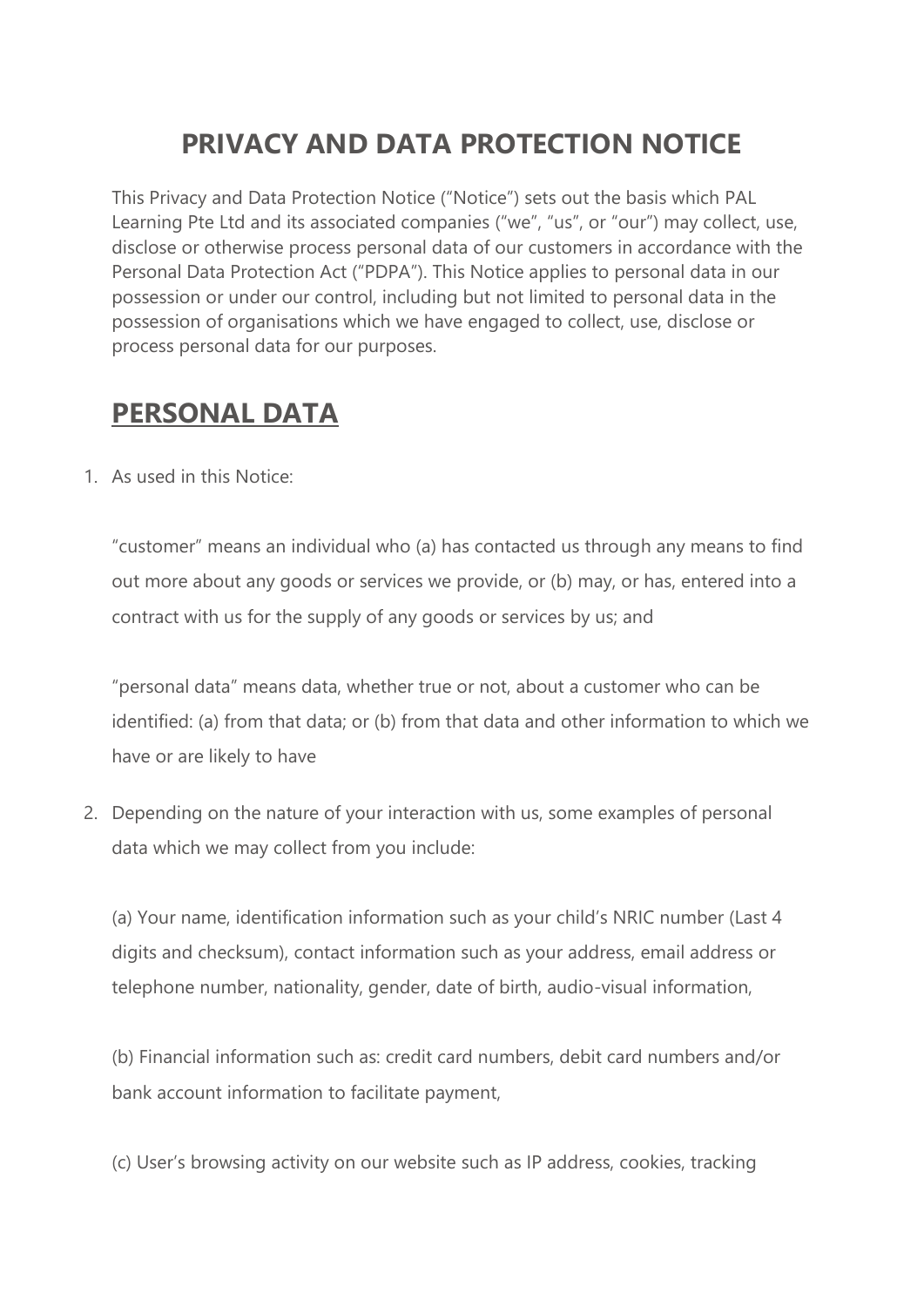scripts and domain names.

(d) Information received from surveys and polls conducted, online postings and/or any other details disclosed on our website.

3. Other terms used in this Notice shall have the meanings given to them in the PDPA (where the context so permits).

# **COLLECTION, USE AND DISCLOSURE OF PERSONAL DATA**

- 4. We generally do not collect your personal data unless (a) it is provided to us voluntarily by you directly or via a third party who has been duly authorised by you to disclose your personal data to us (your "authorised representative") after (i) you (or your authorised representative) have been notified of the purposes for which the data is collected, and (ii) you (or your authorised representative) have provided written consent to the collection and usage of your personal data for those purposes, or (b) collection and use of personal data without consent is permitted or required by the PDPA or other laws. We shall seek your consent before collecting any additional personal data and before using your personal data for a purpose which has not been notified to you (except where permitted or authorised by law).
- 5. We may collect and use your personal data for any or all of the following purposes:

(a) performing obligations in the course of or in connection with our provision of the goods and/or services requested by you;

(b) verifying your identity;

(c) responding to, handling, and processing queries, requests, applications, complaints, and feedback from you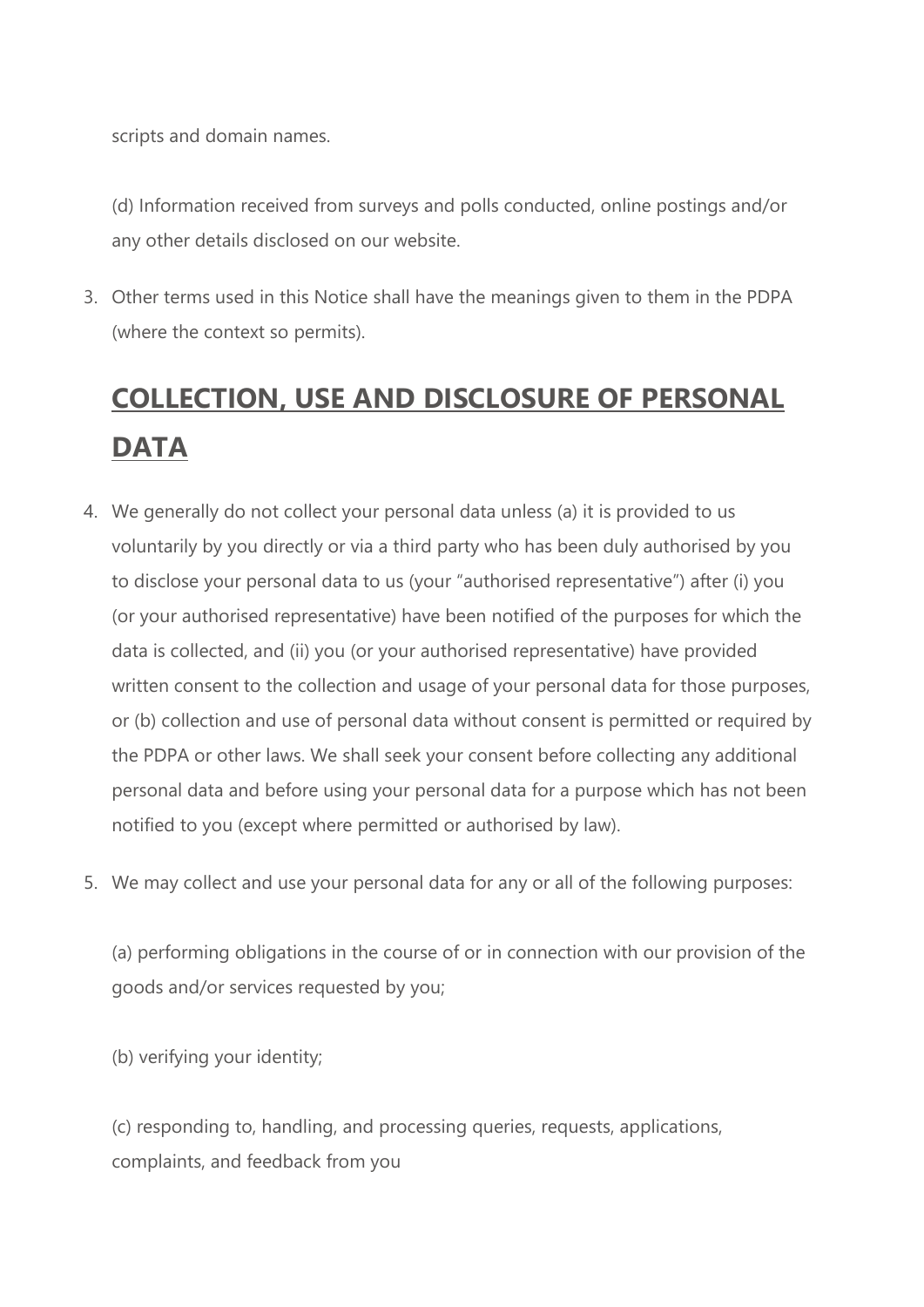(d) managing your relationship with us;

(e) processing payment or credit transactions;

(f) sending your marketing information about our goods or services including notifying you of our marketing events, initiatives and promotions, lucky draws, membership and rewards schemes and other promotions;

complying with any applicable laws, regulations, codes of practice, guidelines, or rules, or to assist in law enforcement and investigations conducted by any governmental and/or (g) regulatory authority;

(h) any other purposes for which you have provided the information;

(i) transmitting to any unaffiliated third parties including our third-party service providers and agents, and relevant governmental and/or regulatory authorities, whether in Singapore or abroad, for the aforementioned purposes; and

(j) any other incidental business purposes related to or in connection with the

6. We may disclose your personal data:

(a) where such disclosure is required for performing obligations in the course of or in connection with our provision of the goods or services requested by you; or

(b) to third party service providers, agents and other organisations we have engaged to perform any of the functions listed in clause 5 above for

7. The purposes listed in the above clauses may continue to apply even in situations where your relationship with us (for example, pursuant to a contract) has been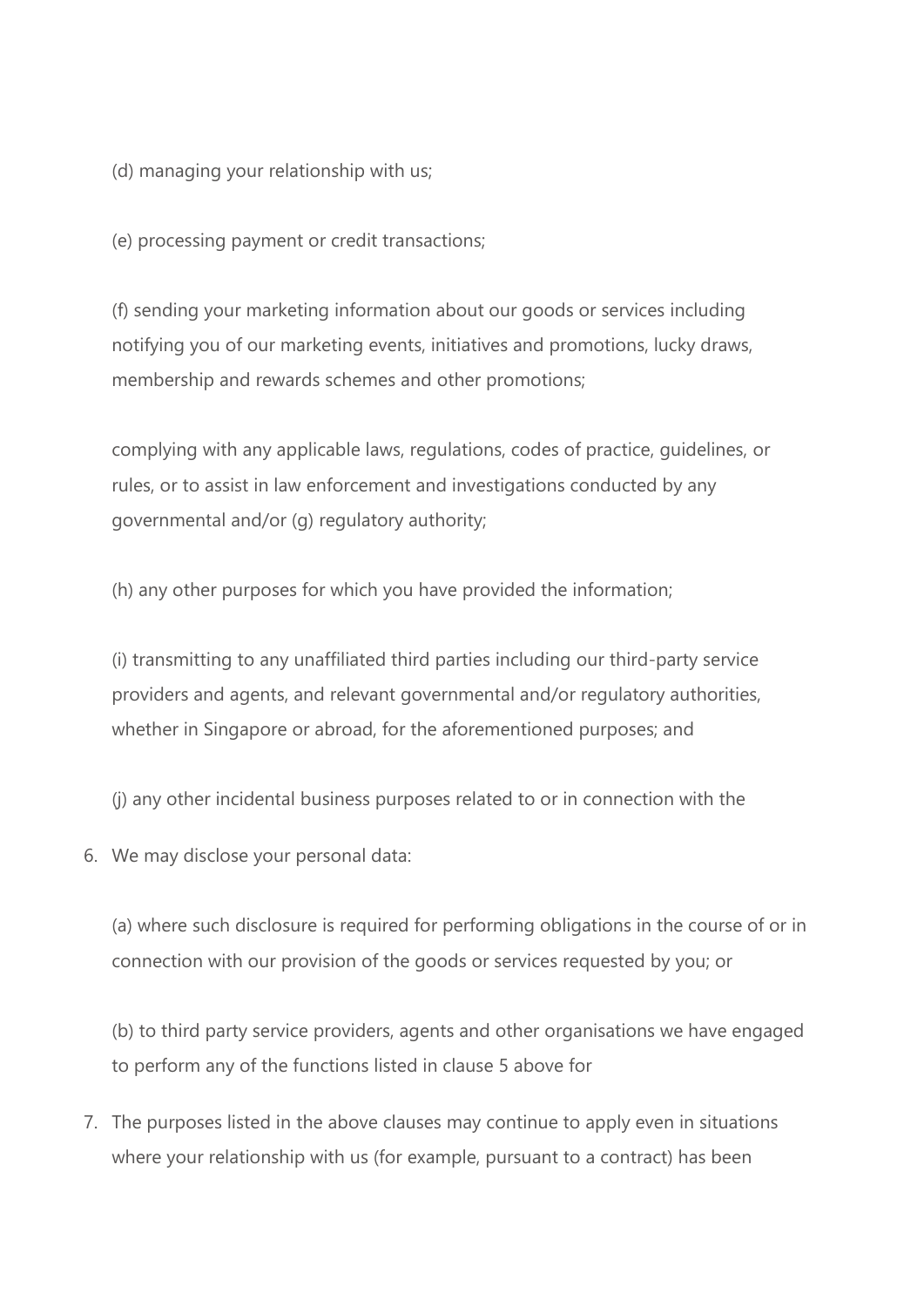terminated or altered in any way, for a reasonable period thereafter (including, where applicable, a period to enable us to enforce our rights under any contract with you).

#### **WITHDRAWING YOUR CONSENT**

- 8. The consent that you provide for the collection, use and disclosure of your personal data will remain valid until such time it is being withdrawn by you in You may withdraw consent and request us to stop using and/or disclosing your personal data for any or all of the purposes listed above by submitting your request in writing or via email to us or our Data Protection Officer at the contact details provided below.
- 9. Upon receipt of your written request to withdraw your consent, we may require reasonable time (depending on the complexity of the request and its impact on our relationship with you) for your request to be processed and for us to notify you of the consequences of us acceding to the same, including any legal consequences which may affect your rights and liabilities to us. In general, we shall seek to process your request within ten (10) business days of receiving it.
- 10. Whilst we respect your decision to withdraw your consent, please note that depending on the nature and scope of your request, we may not be in a position to continue providing our goods or services to you and we may, in such circumstances, notify you before completing the processing of your request. Should you decide to cancel your withdrawal of consent, please inform us in writing in the manner described in clause 8 above.
- 11. Please note that withdrawing consent does not affect our right to continue to collect, use and disclose personal data where such collection, use and disclose without consent is permitted or required under applicable

# **ACCESS TO AND CORRECTION OF PERSONAL DATA**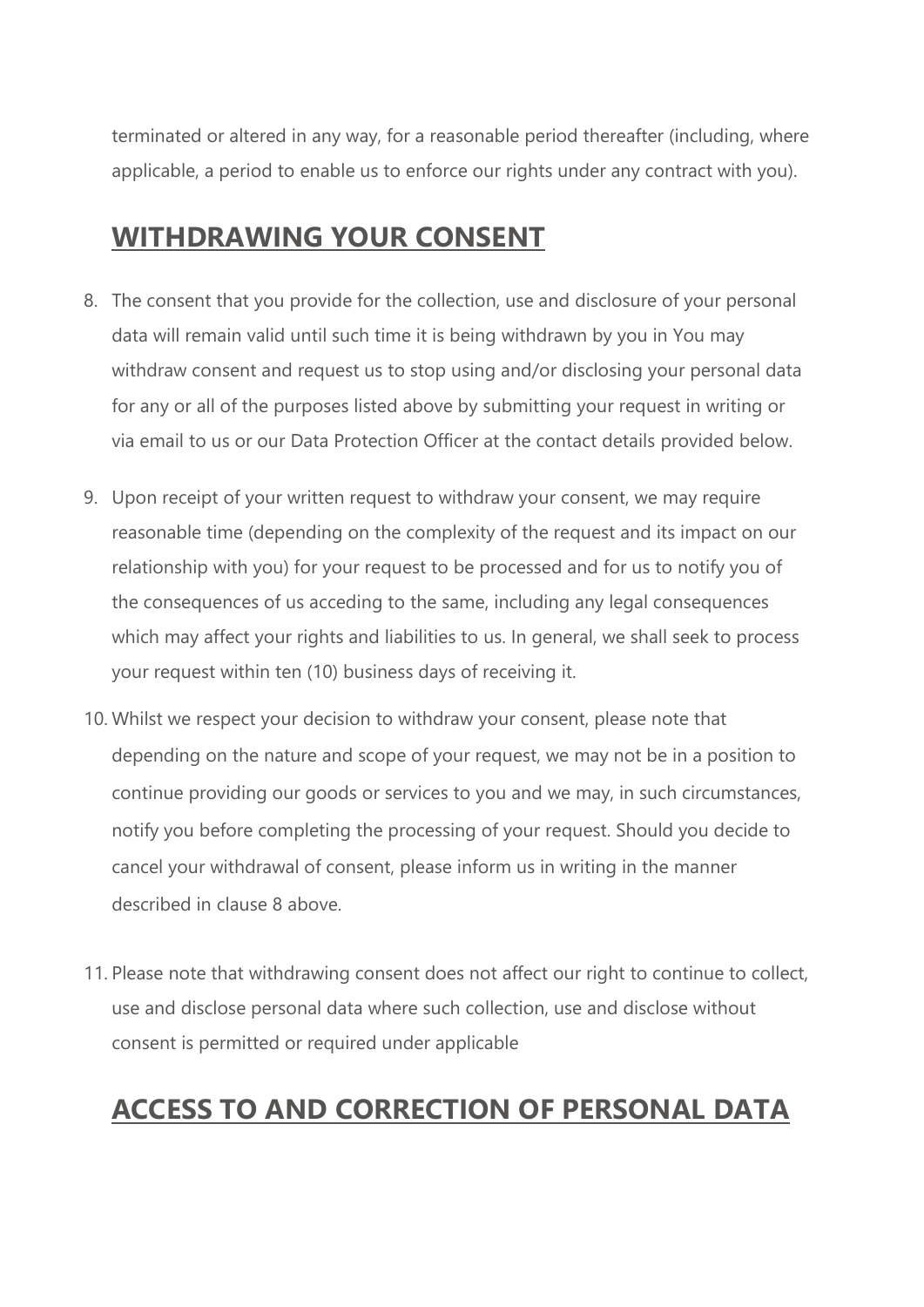- 12. If you wish to make (a) an access request for access to a copy of the personal data which we hold about you or information about the ways in which we use or disclose your personal data, or (b) a correction request to correct or update any of your personal data which we hold about you, you may submit your request in writing or via email to our Data Protection Officer at the contact details provided
- 13. Please note that a reasonable fee may be charged for an access If so, we will inform you of the fee before processing your request.
- 14. We will respond to your request as soon as reasonably possible. Should we not be able to respond to your request within thirty (30) days after receiving your request, we will inform you in writing within thirty (30) days of the time by which we will be able to respond to your request. If we are unable to provide you with any personal data or to make a correction requested by you, we shall generally inform you of the reasons why we are unable to do so (except where we are not required to do so under the PDPA).

#### **PROTECTION OF PERSONAL DATA**

- 15. To safeguard your personal data from unauthorised access, collection, use, disclosure, copying, modification, disposal or similar risks, we have introduced appropriate administrative, physical and technical measures such as up-to-date antivirus protection, encryption and the use of privacy filters to secure all storage and transmission of personal data by us, and disclosing personal data both internally and to our authorised third party service providers and agents only on a need-to-know
- 16. You should be aware, however, that no method of transmission over the Internet or method of electronic storage is completely secure. While security cannot be guaranteed, we strive to protect the security of your information and are constantly reviewing and enhancing our information security measures. In addition, information shared on our website's Blogs/Journals/Discussion forum is accessible to the general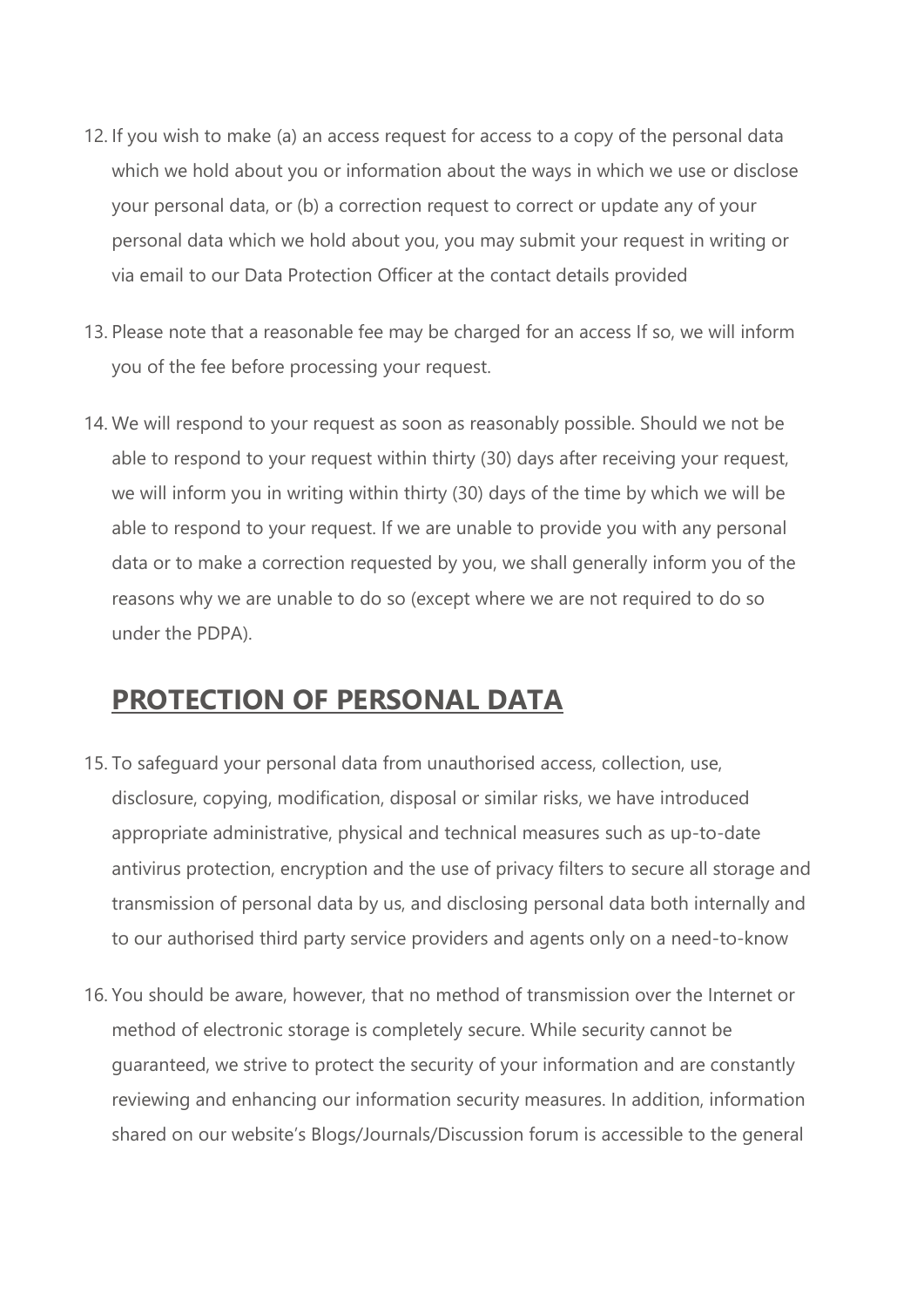public and may be viewed, disclosed to, collected or used by third parties that do not adhere to our notice.

17. We do not sell or disclose your personal data except when required for purposes mentioned in clauses 5 and 6 above.

#### **ACCURACY OF PERSONAL DATA**

18. We generally rely on personal data provided by you (or your authorised representative). In order to ensure that your personal data is current, complete and accurate, please update us if there are changes to your personal data by informing our Data Protection Officer in writing or via email at the contact details provided

#### **RETENTION OF PERSONAL DATA**

- 19. We may retain your personal data for as long as it is necessary to fulfil the purpose for which it was collected, or as required or permitted by applicable
- 20. We will cease to retain your personal data, or remove the means by which the data can be associated with you, as soon as it is reasonable to assume that such retention no longer serves the purpose for which the personal data was collected, and is no longer necessary for legal or business

# **TRANSFERS OF PERSONAL DATA OUTSIDE OF SINGAPORE**

21. We generally do not transfer your personal data to countries outside of However, if we do so, we will obtain your consent for the transfer to be made and we will take steps to ensure that your personal data continues to receive a standard of protection that is at least comparable to that provided under the PDPA.

### **DATA PROTECTION OFFICER**